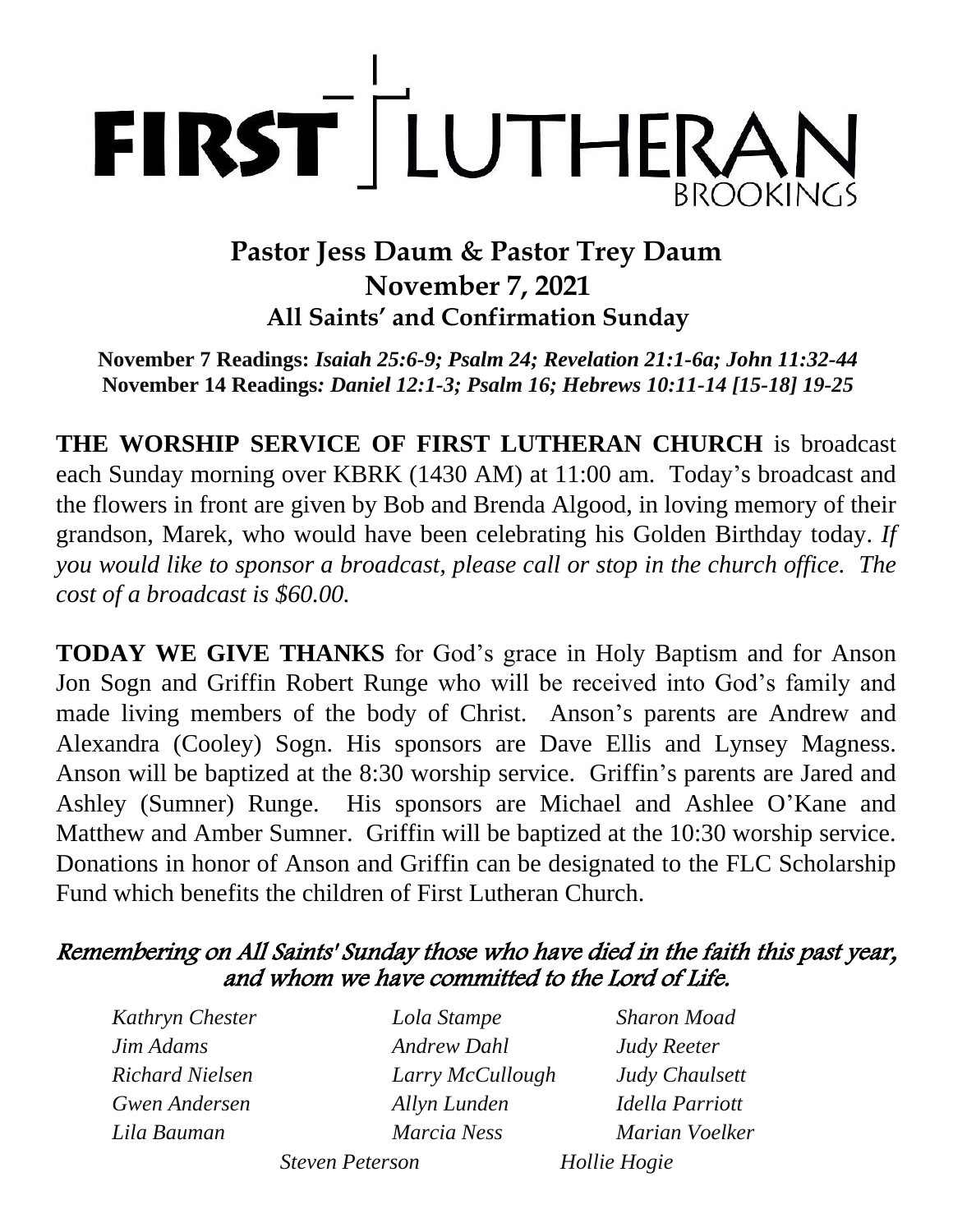



*Blake Anthony Herrig Sam Ryan Johnson Brayden Klingbile Jacob Law Elise Bernhardt Lefers Jazmyn Lunn Aiden Moechnig Abby Mohs Gage Peterson Laura Elizabeth Schultz Paige Helen Stout Griffen Suarez Tessa Twedt Luke Wadsworth Megan Wadsworth*

*Jacob York*

*Sydney Violet Bebensee Brooklyn Elizabeth Benthin Hallie Marie Bortnem Elizabeth Cotton Margaret Dailey Dakota Anna Flanery Jordan Tre Raatz Ren FuYi Retterath Ava Shirley Grace Schoenfeld*

Our  $10<sup>th</sup>$  grade students will be confirmed at the 10:30 worship service today. Please join us in the Mission Coffeehouse after the worship service for a reception in their honor.

# **CHILDREN'S MINISTRY**

Have you checked out the Children, Youth, & Family Ministry HUB lately? The series of boards at the East Entrance of the Sanctuary has calendars and announcements.

Did you know that our app has changed? Children's Ministry uses the App to provide quick updates. You need to download the new app to get notifications. Directions can be found on the Children, Youth, & Family Ministry HUB (CYF HUB).

We are looking for more volunteers to help with the Sunday JTD program which runs from 9:40 am – 10:25 am. Please contact Kari if interested.

November 24 & 28<sup>th</sup> NO JOURNEY due to Thanksgiving Holiday

**Wednesday, December 8** Journey will include the Christmas Program practice – Sunday students are encouraged to attend

**Saturday, December 11 Christmas Program Dress Rehearsal** (Please notify Kari York if your child/children will NOT be participating in the Christmas Program – [faithformations@firstlutheranbrookings.org\)](mailto:faithformations@firstlutheranbrookings.org)

**Sunday, December 12** Christmas Program at 10:30 am worship service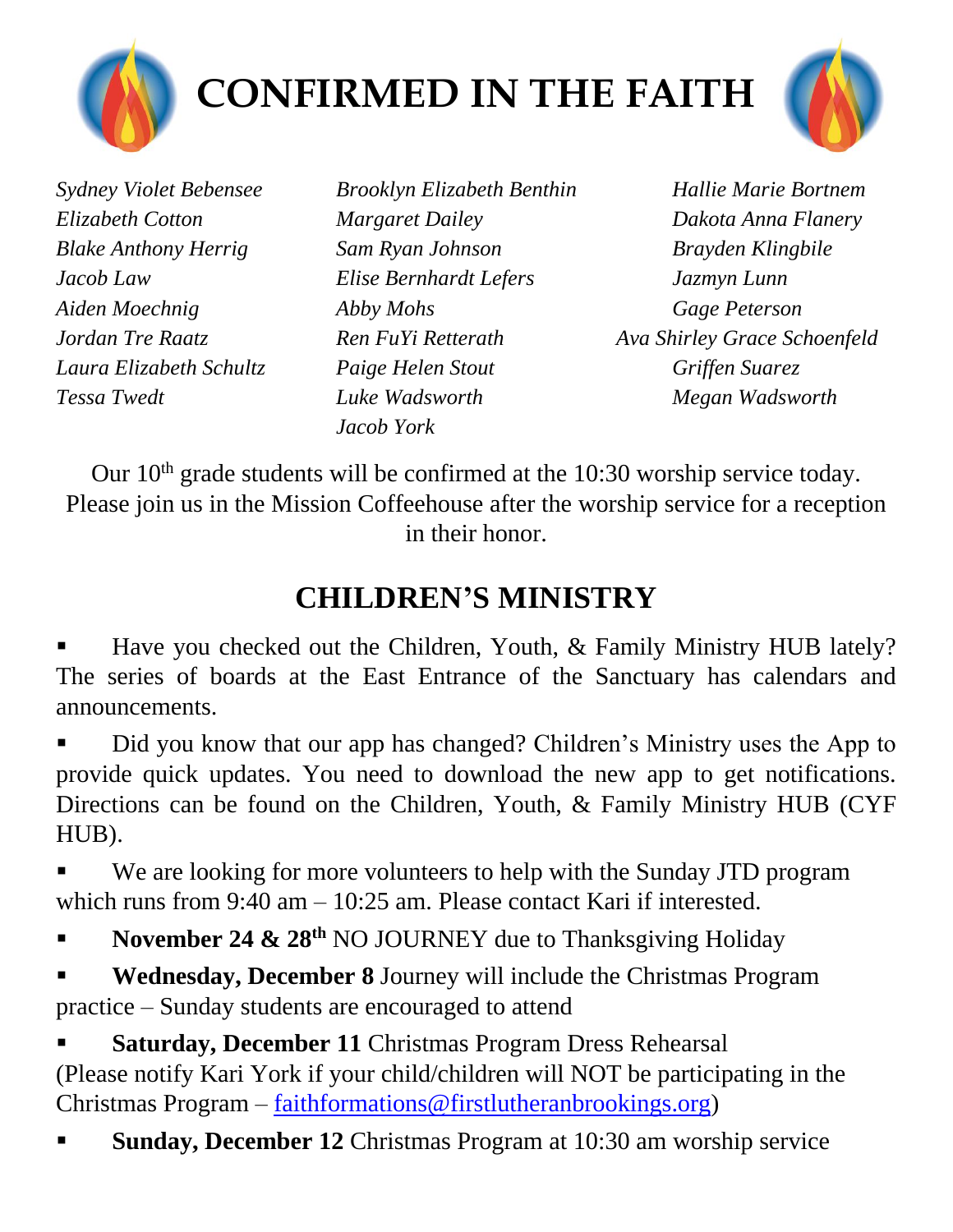**TODAY'S HANDBELL PRELUDE,** "The Old Rugged Cross", is a gift to the First Lutheran Handbell Choir in memory of Francis "Bud" McNeely, father of Janet Brubakken. If you would like to remember a person or event in a similar way in the future, please contact Barbara Horten (695-1147).

**BROOKINGS COUNTY FOOD PANTRY COLLECTIONS** First Lutheran is collecting non-perishable food items for the food pantries in our community. Collection boxes are placed at the entrances to the Sanctuary. Food wish list right now: chili, chili beans, chunky soup, canned carrots, corn, mandarin oranges, pineapple, oatmeal, cereal, pancake mix, pancake syrup, low sugar food items, and gluten free items.

**PURSES FOR A POWERFUL PURPOSE** Join us on Friday, December 10 at 11:30 for the salad and dessert luncheon! Tickets are 20.00 and can be purchased through Diane at the Welcome Desk or calling Virginia Heesch at 605-695-0045. You can shop the event December 10-12. We are still accepting gently used purses, jewelry and Christmas décor.

**TUESDAY BIBLE STUDY AT 2:00 PM –** Bible Study has resumed in the church parlor. ALL are welcome! Please contact Mary Moeller at 605-690-8862 if you prefer a Zoom link to attend virtually.

**TUESDAY BIBLE STUDY AT 7:00 PM** Please join us on Tuesday evenings at 7:00 pm in the MCH Meeting Room for bible study, book study and fellowship. Feel free to join us in Zoom if in-person does not work for you! Please contact Tiff Lewis at [tifflewis6411@gmail.com](mailto:tifflewis6411@gmail.com) if you would like to join us. We hope to see you there!

**FIRST LUTHERAN HOLY HUDDLES** Our new pastors would love to get together with you to listen and learn about our congregation and community! We hope **you** will host or attend a Holy Huddle. For more info or get set up to host a Holy Huddle, visit the online sign up or call or email the church office. [www.signupgenius.com/go/10C0F48AAA92FA2FCC61-holy](http://www.signupgenius.com/go/10C0F48AAA92FA2FCC61-holyl)

**SALVATION ARMY RINGERS** The Salvation Army is looking for a person from First Lutheran who would be willing to head sign ups for bell ringing. If you are interested, please contact Jo in the main office.